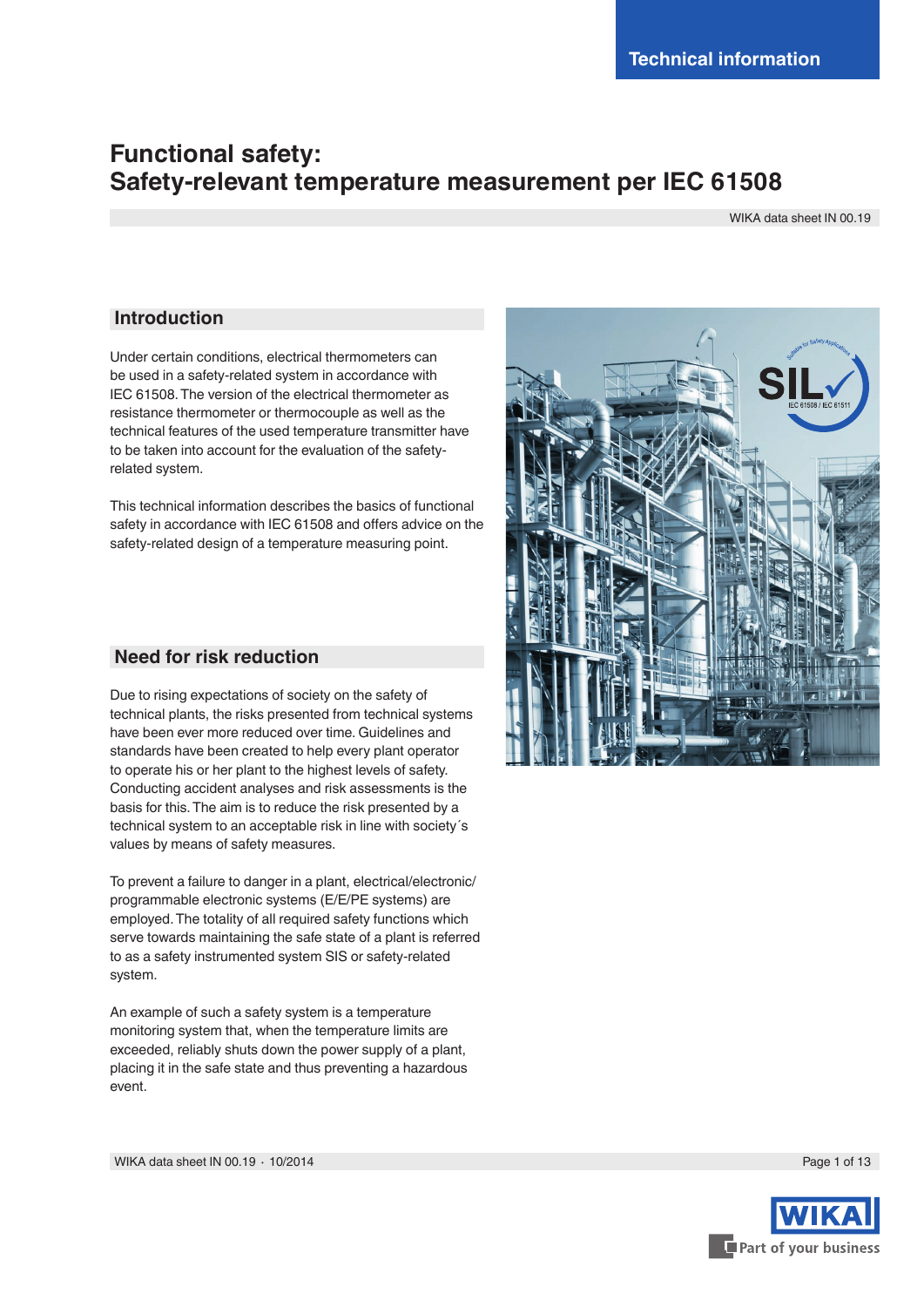## **Architecture of a safety-related system**

An electrical/electronic/programmable electronic system basically consists of the elements of sensor, controller and actuator. In this case one refers to a single-channel architecture of the safety system (1oo1 system). The architecture describes the specific configuration of hardware and software elements in a system. A 1oo1 system indicates that the system is made up of one channel, which must operate safely so that the safety function can be performed (1 out of 1). For safety systems with multichannel architecture, hardware or software elements are implemented with redundancy (see "Redundant systems").

#### **Example of a single-channel architecture for a safety instrumented system**



An electrical thermometer with models T32.1S temperature transmitter (head mounting version) and T32.3S (rail mounting version) can be used by the plant operator as a sensor subsystem of a safety instrumented system.



**Temperature transmitter, model T32.xS**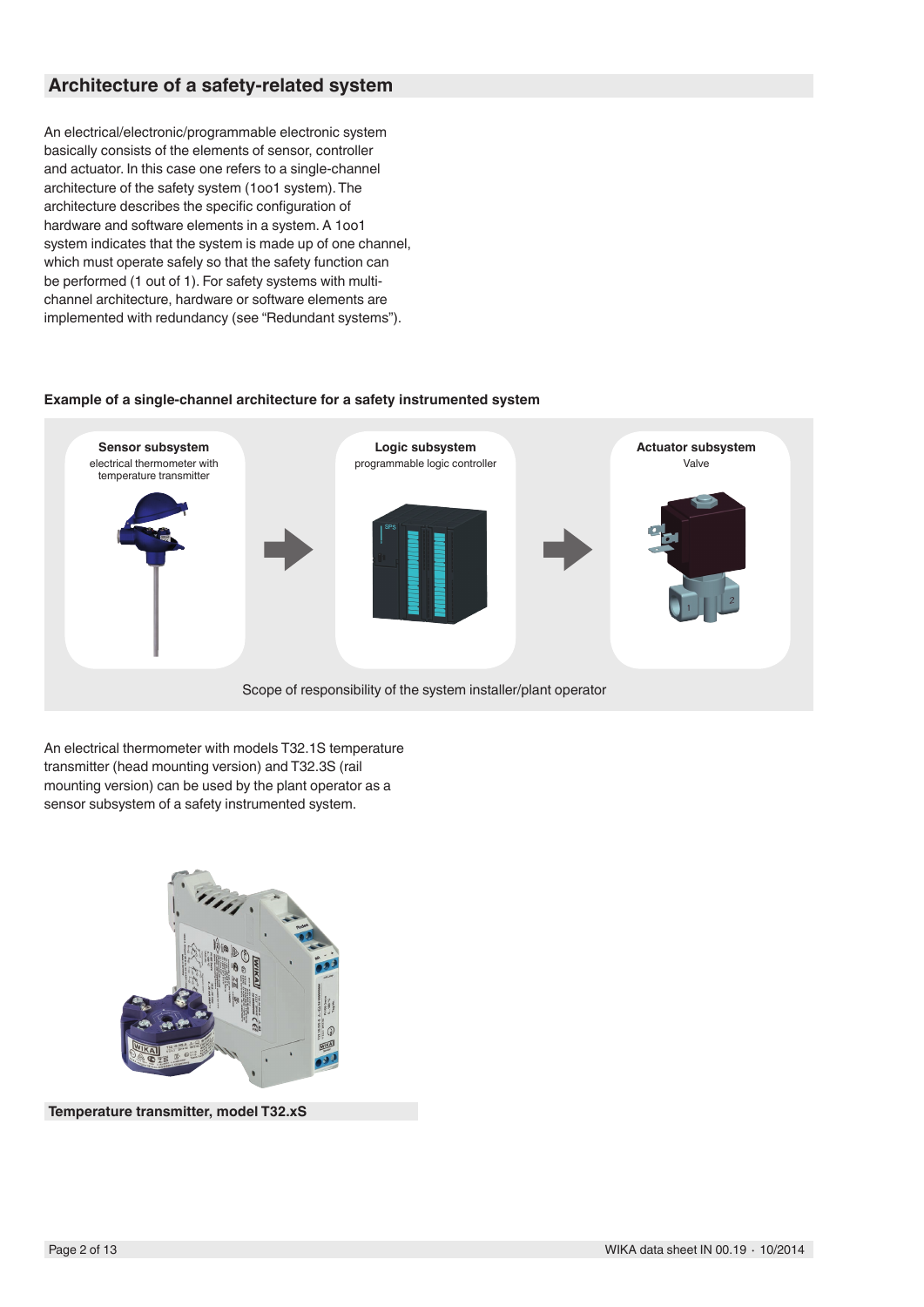### **Legislative basis**

The IEC 61508 series of standards "Functional safety of electrical/electronic/programmable electronic safety-related systems" is referred to as a fundamental safety standard. It describes the measures for the prevention and containment of failures in instruments and plants and can be used irrespective of the industry sector.

IEC 61508 should be used in particular when

- the safety function is implemented through an E/E/PE system
- a failure of the safety instrumented system will lead to a hazard to people and the environment
- no application-specific standard exists for the design of safety systems

IEC 61508 represents the state of the art with respect to the design of safety instrumented systems. With the design of safety systems, the best available technology, and thus IEC 61508, absolutely must be followed.

For planners, contractors and operators of the safety system, there are also application-specific standards. These are, for example, IEC 61511 "Functional safety - safety instrumented systems for the process industry sector" for the process industry and EN 62061 "Safety of machinery - Functional safety of safety-related electrical, electronic and programmable electronic control systems" for machine building.

An electrical thermometer can be used in a safety instrumented system in accordance with the IEC 61508 standard when the thermometer is used in conjunction with a temperature transmitter certified for safety-relevant applications. The model T32.xS temperature transmitter from WIKA has been developed with reference to IEC 61508 for use in the process industry and certified by TÜV Rheinland for this application.

An electrical thermometer without a temperature transmitter, for example a resistance thermometer or a thermocouple, is not covered by IEC 61508, since (for example) a measuring resistor is a simple electrical component that cannot perform any self-diagnostics nor detect errors.

For electrical thermometers without a temperature transmitter certified to IEC 61508, only failure rates can be specified. This is because it always depends on the operator's evaluation instrument as to what failure types can be detected and safely recognised in the electrical thermometer.

With the certification of the model T32.xS temperature transmitter, the temperature transmitter has been considered in connection with an electrical thermometer. In the safety manual "Information on functional safety for temperature transmitter model T32.xS", safety-relevant characteristic values for the temperature transmitter, the connected temperature sensors and the entire assembly are specified.

For the evaluation, the sensor subsystem is divided into the elements "electrical thermometer (temperature sensor)" and "temperature transmitter". The temperature sensors are classified as type A components (elementary component) and the temperature transmitter as type B components (complex component).

#### **Sensor subsystem consisting of temperature transmitter and temperature sensor**



**Thermocouple or resistance thermometer** **Temperature transmitter model T32.xS**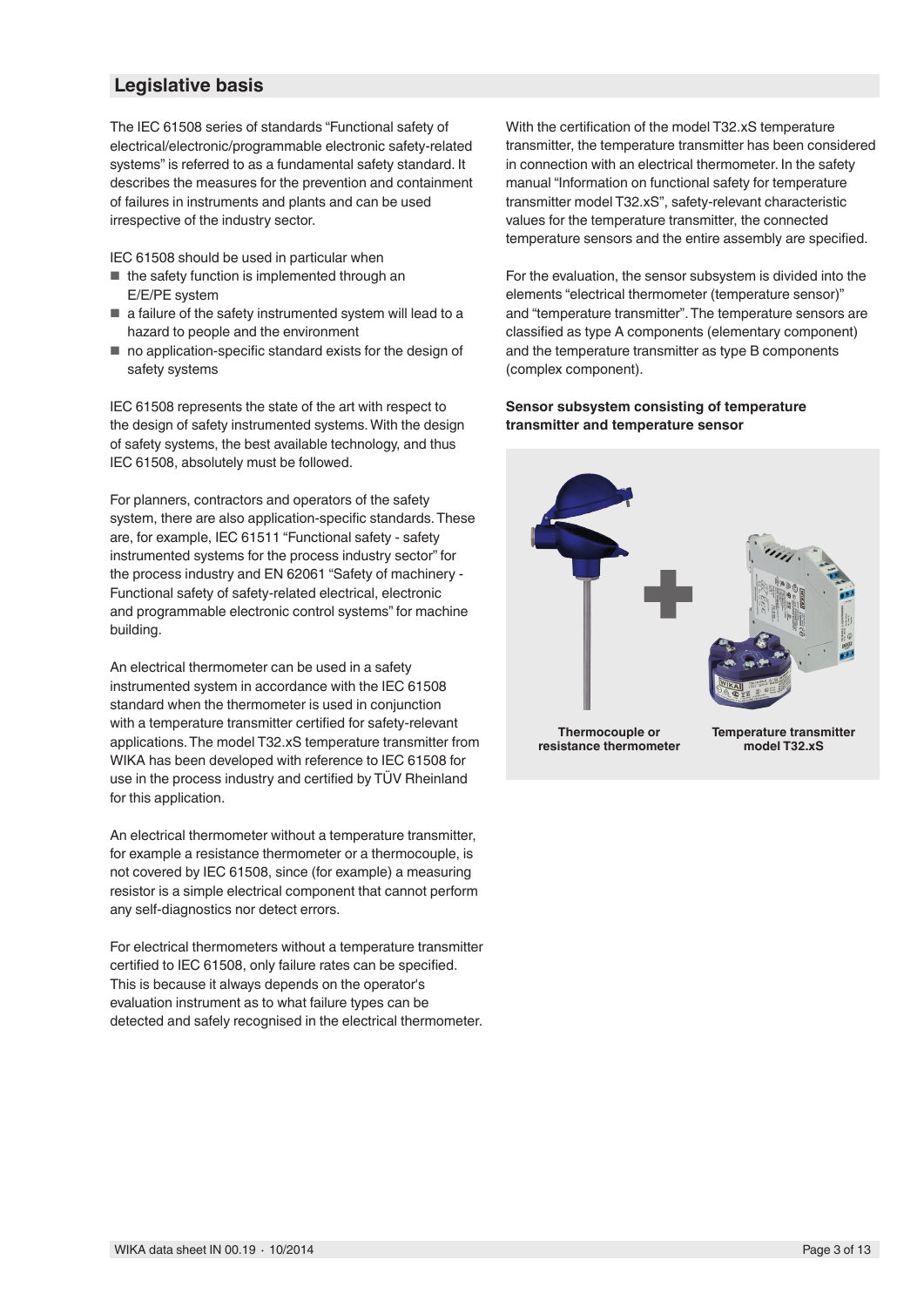## **Evaluation of safety-related systems**

The probability that a safety function on demand is carried out (i.e. when a system fault occurs) is defined by the safety integrity. To obtain a measure of the requirements for safety integrity, these are divided into four Safety Integrity Levels (SIL). If SIL 4 is achieved, the probability that the safety function is executed is at its maximum, and thus the maximum possible risk reduction is ensured.

#### **Levels of safety integrity**



The term "SIL" is thus an important parameter of the safety system, but is often used as a synonym for "Functional Safety".

The safety integrity level always refers to the entire safety system. An element has no SIL, but may still be suitable for a SIL application. For example, the model T32.xS temperature transmitter alone does not form a safety-related system. The operator is responsible for defining and maintaining the required safety integrity level as well as the entire safety system and the individual elements!

WIKA, as a manufacturer of electrical thermometers, supports the user in this. On the one hand, by confirming that the requirements of IEC 61508 have been met, such as during the development of the T32.xS. On the other hand, the operator can be provided with the appropriate safety-related characteristic data for the plant design and the evaluation of the safety function.

## **Requirements on a safety system**

In order to design a temperature measuring point which is optimised for a safety-related system, the following aspects must be considered:

- The safe state of the plant and the safety function of each element must be defined by the plant operator.
- The required safety integrity level must be determined by the operator of the safety system through a risk assessment, e.g. with risk graphs.
- The thermometer's operating conditions (process medium, environmental influences) should be sufficiently specified so that the temperature measuring point can be designed optimally in cooperation with WIKA.
- The instructions in the WIKA documentation about the thermometer used must be observed.
- Ensure that wetted parts are suitable for the measuring medium.

Fundamental for optimal safety at the temperature measuring point is the correct design of the electrical thermometer, corresponding to the requirements of the process. The next step is the selection of a temperature transmitter suitable for safety systems, that detects as many fault types as possible of the electrical thermometer and of the transmitter itself.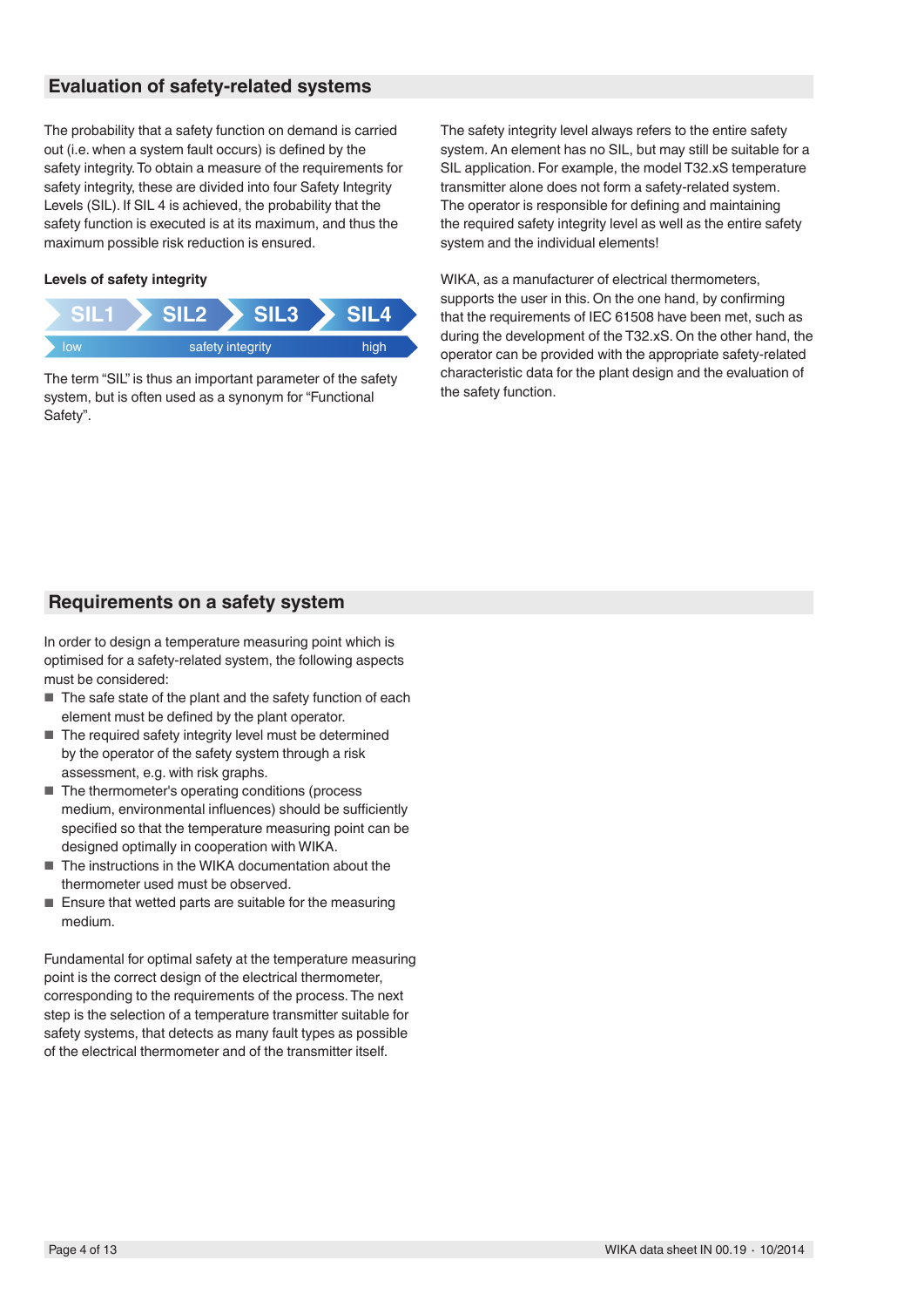### **Determination of the maximum achievable safety integrity level with the example of the temperature transmitter model T32.xS**

To determine the safety integrity level of a safety-related system, both the requirements for systematic safety integrity and the hardware safety integrity must be determined.

## **Systematic safety integrity**

To fulfil the requirements for systematic safety integrity, systematic failures must be taken into account. Systematic failures are design faults, manufacturing faults or operating faults. To reduce these, IEC 61508 specifies safety measures that must be maintained throughout the full service life (product lifecycle) of a technical system. The safety life cycle of safety systems begins with the conception and ends with the decommissioning. As part of the safety management during the development of the T32.xS, systematic failures were prevented, for example, by means of validation and verification activities as well as planning and thorough documentation. Thus the software of model T32.xS even fulfils the criteria for SIL 3 concerning safety integrity.

## **Hardware safety integrity**

#### **Random faults**

To evaluate the hardware safety integrity, random faults must be observed. These are caused by random changes of a component's behaviour, e. g. open circuit, short circuit or random change in value of a capacitor in an electrical circuit. Random faults cannot be avoided. Only the probability of the occurrence of such a fault can be calculated. The failure rate is given in the unit FIT (Failures in Time).

It is defined as:

$$
= 10^{-9} \frac{1}{h}
$$

 $1$   $FIT$ 

The totality of all failures in a time interval at a constant rate of failure is referred to as the base failure rate  $\lambda_B$ . The base failure rate is composed of hazardous faults  $\lambda_D$  = dangerous, and non-hazardous faults  $\lambda$ <sub>S</sub> = safe, that have an impact on the safety function.

$$
\lambda = \lambda_S + \lambda_D
$$

Depending on whether a fault, for example, can be detected through a diagnostic function of the electronics in the safety system or remains undetected, the hazardous and non-hazardous faults are further divided.



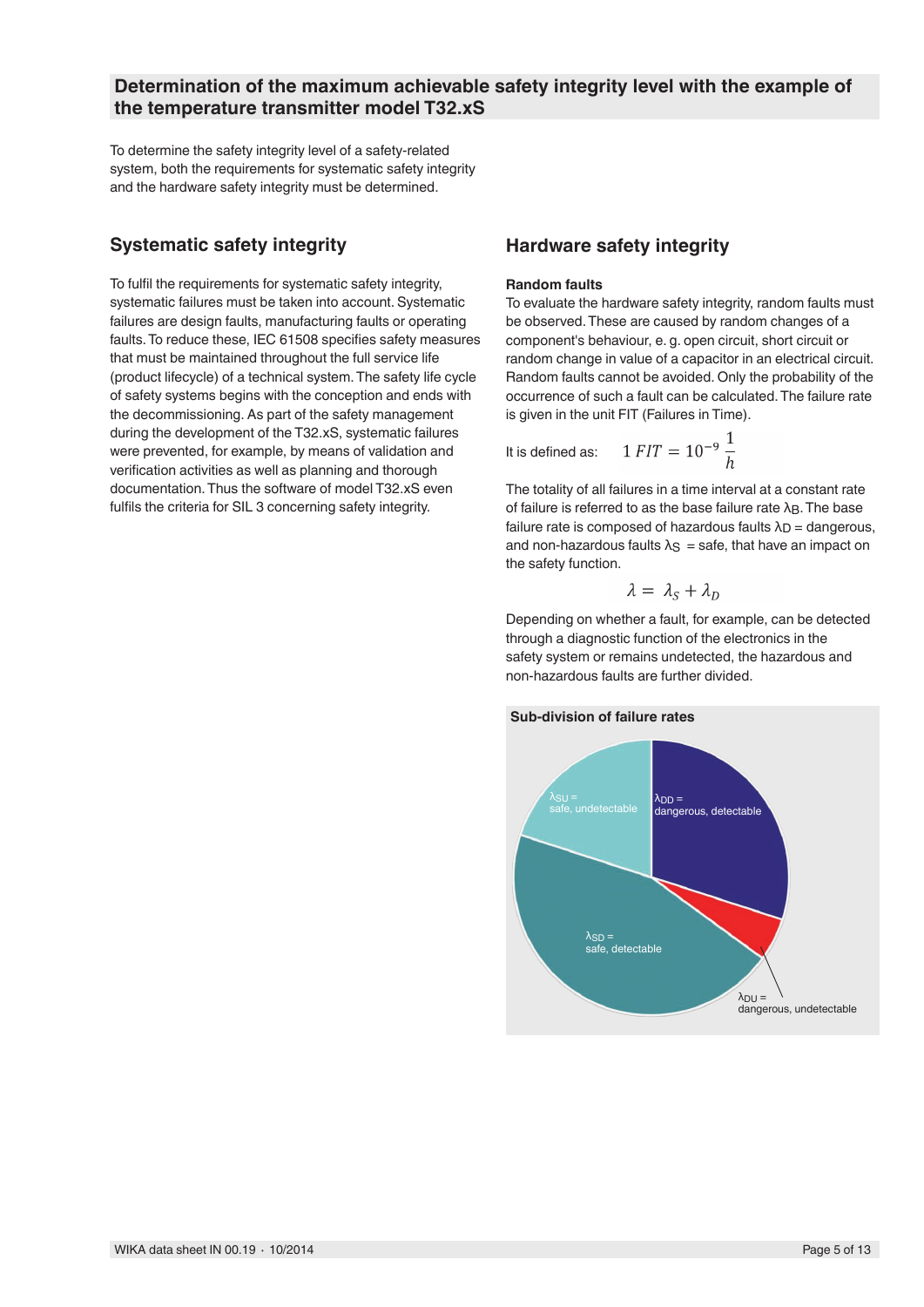#### **Failure types in an electrical thermometer**

The following failures can occur in an electrical thermometer:

- Open circuit the measuring circuit is interrupted
- Short circuit two connecting cables are connected unintentionally
- Drift due to changes in the resistor material or drift in the thermoelectric voltage
- Change in the lead resistance, e.g. through temperature changes

Depending on the fault detection functions of the temperature transmitter used, the type of failure ( $λ$ <sub>SD</sub>,  $λ$ <sub>SU</sub>,  $λ$ <sub>DD</sub>,  $λ$ <sub>DU</sub>) for different faults in the electrical thermometer must be defined.

### Table 1: Fault detection through the temperature transmitter model T32.xS

| Possible failure cases in Resistance thermometer,<br>l electrical thermometers | 2-wire connection | <b>Resistance thermometer,</b><br>3-wire connection | <b>Resistance thermometer,</b><br>4-wire connection | Thermo-<br>couple |
|--------------------------------------------------------------------------------|-------------------|-----------------------------------------------------|-----------------------------------------------------|-------------------|
| Open circuit                                                                   | <b>ADD</b>        | <b>ADD</b>                                          | <b>ADD</b>                                          | $\lambda_{DD}$    |
| <b>Short circuit</b>                                                           | λDD               | λDD                                                 | λDD                                                 | λDU               |
| <b>Drift</b>                                                                   | λ <sub>DU</sub>   | λ <sub>DU</sub>                                     | λ <sub>DU</sub>                                     | λ <sub>DU</sub>   |
| Change in the lead<br>resistance                                               | λου               | $\lambda$ DD <sup>1)</sup>                          | λ <sub>DD</sub>                                     | λ <sub>DD</sub>   |

1) A change of the lead resistance in a 3-wire connection can only be detected based on the understanding that the connecting cables between the measuring resistor and transmitter are the same length and have the same conductor cross-section.

In the literature, the failure rates for thermocouples and resistance thermometers are given in different applications and configurations. The failure rates are based on the "worst case" of a thermometer failure and serve as guidance for the design of safety instrumented systems. The failure rates should be used taking into account the operating conditions and the connecting cable between the measuring point and the transmitter. They are differentiated in accordance with the vibration requirements at the site of operation (low stress/ high stress) and on the type of connection between the measuring point and temperature transmitter (close-coupled/ extension wire) (see "Definitions and abbreviations").

### Table 2: Failure rates for thermocouples without temperature transmitter <sup>2)</sup>

| Type of fault \      | <b>Close coupled</b> |                    | <b>Extension wire</b> |                    |
|----------------------|----------------------|--------------------|-----------------------|--------------------|
|                      | Low stress           | <b>High stress</b> | Low stress            | <b>High stress</b> |
| Open circuit         | 95 FIT               | 1,900 FIT          | 900 FIT               | 18,000 FIT         |
| <b>Short circuit</b> | 4 FIT                | 80 FIT             | 50 FIT                | 1,000 FIT          |
| <b>Drift</b>         | 1 FIT                | <b>20 FIT</b>      | 50 FIT                | 1,000 FIT          |

2) The stated failure rates are based on calculations by WIKA using key basic data from exida.com L.L.C. (see page 12 "Literature and sources", "Exida")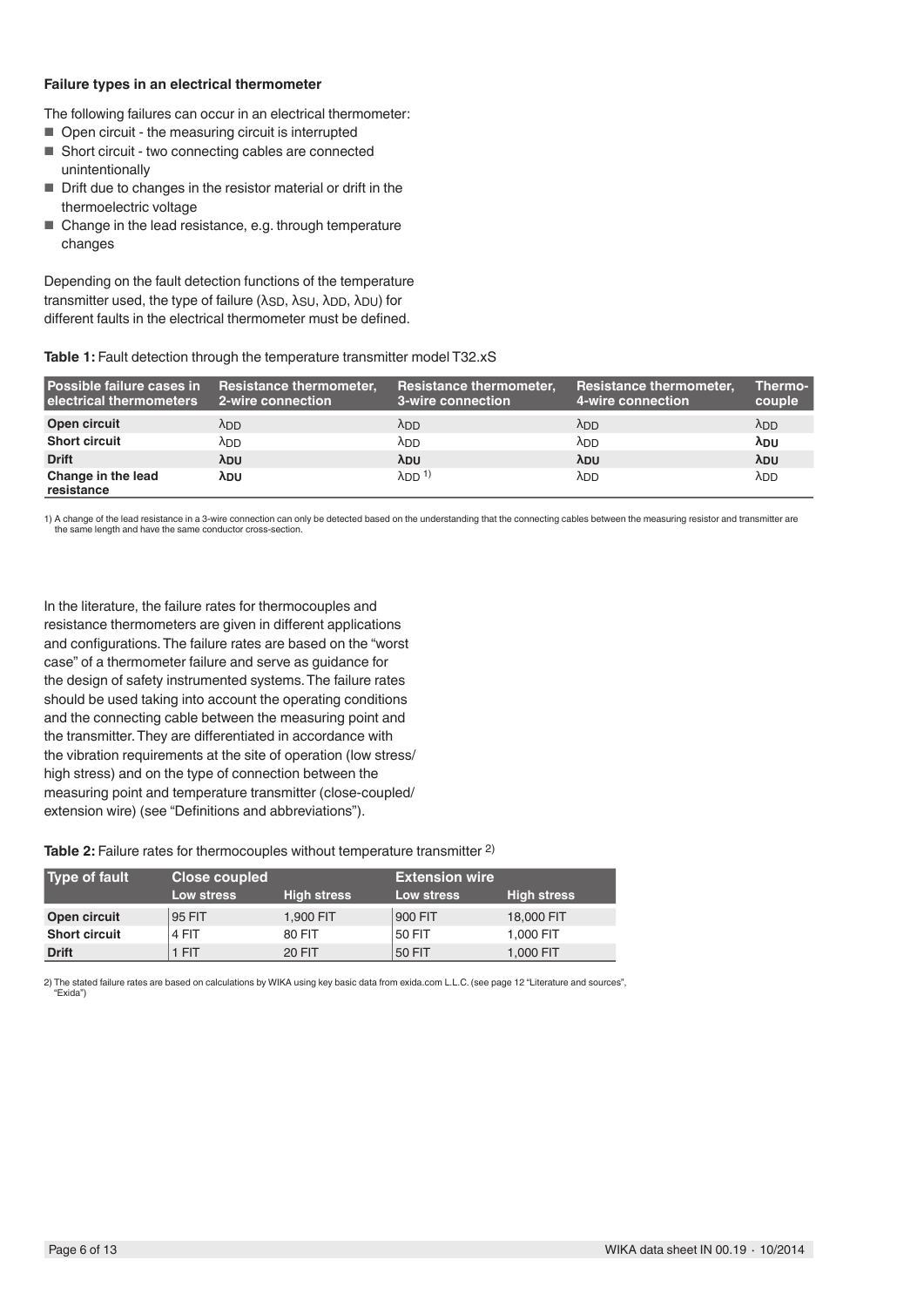**Table 3:** Failure rates for resistance thermometers with 4-wire connection without temperature transmitter 2)

| Type of fault        | Close coupled |                    | <b>Extension wire</b> |                    |
|----------------------|---------------|--------------------|-----------------------|--------------------|
|                      | Low stress    | <b>High stress</b> | Low stress            | <b>High stress</b> |
| Open circuit         | <b>42 FIT</b> | 830 FIT            | 410 FIT               | 8,200 FIT          |
| <b>Short circuit</b> | 3 FIT         | 50 FIT             | 20 FIT                | 400 FIT            |
| <b>Drift</b>         | 6 FIT         | <b>120 FIT</b>     | <b>70 FIT</b>         | 1.400 FIT          |

**Table 4:** Failure rates for resistance thermometers with 2- or 3-wire connection without temperature transmitter 2)

| Type of fault        | <b>Close coupled</b> |                    | <b>Extension wire</b> . |                    |
|----------------------|----------------------|--------------------|-------------------------|--------------------|
|                      | Low stress           | <b>High stress</b> | Low stress              | <b>High stress</b> |
| Open circuit         | 38 FIT               | 758 FIT            | 371 FIT                 | 7.410 FIT          |
| <b>Short circuit</b> | 1 FIT                | <b>29 FIT</b>      | <b>10 FIT</b>           | <b>190 FIT</b>     |
| <b>Drift</b>         | 9 FIT                | <b>173 FIT</b>     | 95 FIT                  | 1.900 FIT          |

2) The stated failure rates are based on calculations by WIKA using key basic data from exida.com L.L.C. (see page 12 "Literature and sources", "Exida")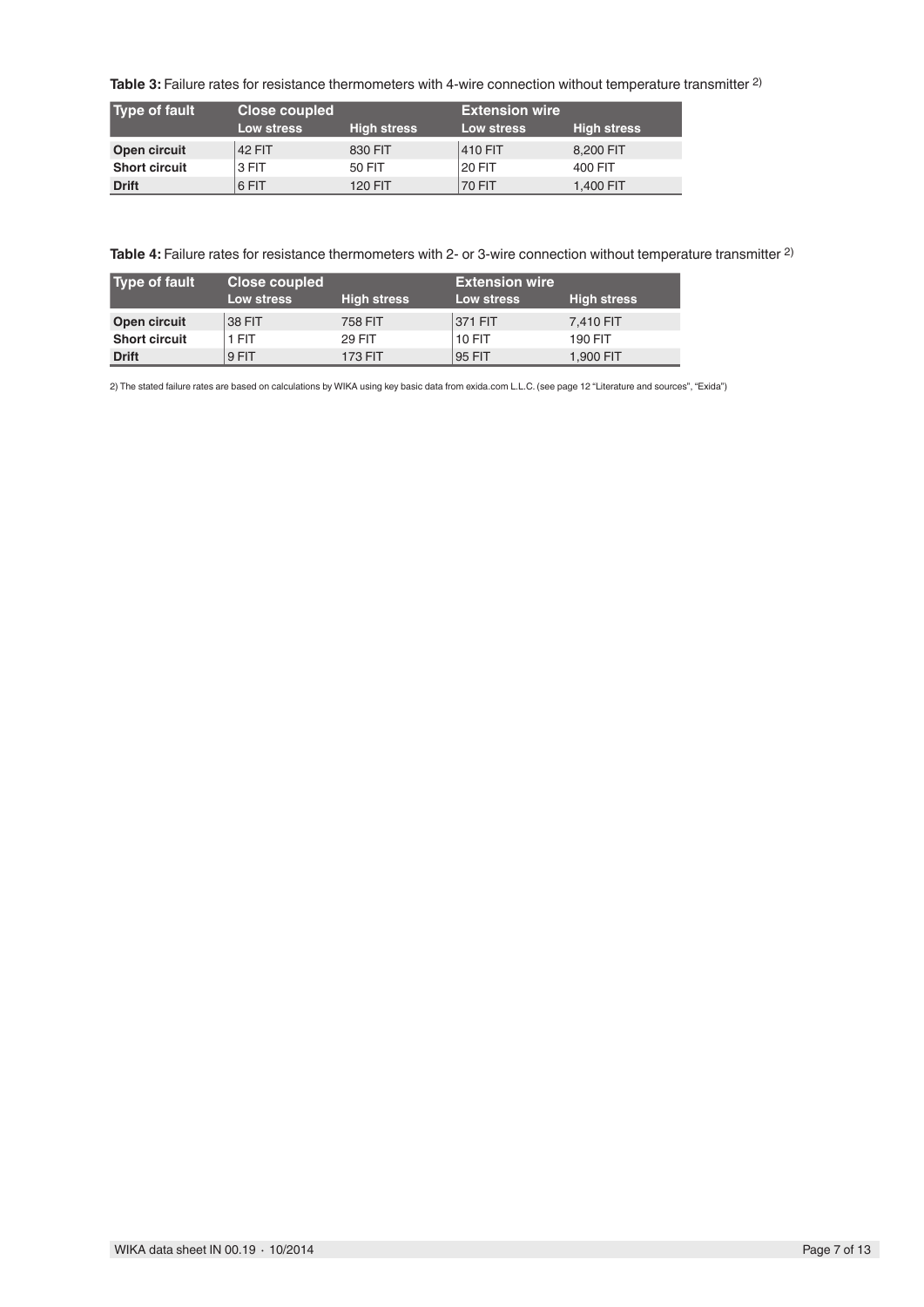#### **Limitation of the safety integrity level of an element**

The maximum achievable SIL of an element of the safety system is limited by the following factors:

- Proportion of safe failures of a hardware element (Safe Failure Fraction, SFF)
- Hardware Fault Tolerance (HFT) The hardware fault tolerance represents a measure of the degree of redundancy of the safety system. With a hardware fault tolerance of N, N+1 is the minimum number of errors that could lead to the loss of a safety function. A safety instrumented system with single-channel architecture has a hardware fault tolerance of 0.
- Complexity of the components (type A and B components)
	- Type A components are primary components whose failure performance is fully defined and whose malfunction is identified. Type A components are, for example, resistance temperature sensors and thermocouples.
	- For complex type B components, the failure performance of at least one component is not defined, or not fully defined. A type B component is, for example, an electronic circuit containing a microprocessor. The T32.xS temperature transmitter is defined as a type B component (see table 5).

In order to calculate the SFF value of resistance temperature sensors and thermocouples which are connected to the T32.xS temperature transmitter, the failure rates of the temperature sensors should be subdivided into the categories (λ<sub>S</sub>, λ<sub>DD</sub>, λ<sub>DU</sub>), taking into account the diagnostic function of the transmitter. Consequently, the SFF value can be calculated according to the following formula:

$$
SFF = \frac{\lambda_{DD} + \lambda_S}{\lambda_{DU} + \lambda_{DD} + \lambda_S}
$$

Thus temperature sensors defined as type A components in a single-channel architecture (HFT = 0) should be used in safety instrumented systems up to SIL 2, and an SFF  $\geq 60\%$  is maintained in accordance with table 5. For the same application, for the T32.xS temperature transmitter as type B components, an  $SFF \geq 90$  % is required.

| <b>SFF</b>  | <b>Hardware fault tolerance</b> |                  |                  |                  |                  |                  |
|-------------|---------------------------------|------------------|------------------|------------------|------------------|------------------|
|             | $\mathbf 0$                     |                  |                  |                  |                  |                  |
|             | <b>Type A</b>                   | <b>Type B</b>    | <b>Type A</b>    | <b>Type B</b>    | Type A           | <b>Type B</b>    |
| ~< 60%      | SIL <sub>1</sub>                | not allowed      | SIL <sub>2</sub> | SIL <sub>1</sub> | SIL <sub>3</sub> | SIL <sub>2</sub> |
| $60 < 90\%$ | SIL <sub>2</sub>                | SIL <sub>1</sub> | SIL <sub>3</sub> | SIL <sub>2</sub> | SIL <sub>4</sub> | SIL <sub>3</sub> |
| $90 < 99\%$ | SIL <sub>3</sub>                | SIL <sub>2</sub> | SIL <sub>4</sub> | SIL <sub>3</sub> | SIL <sub>4</sub> | SIL <sub>4</sub> |
| $\geq$ 99 % | SIL <sub>3</sub>                | SIL <sub>3</sub> | SIL <sub>4</sub> | SIL <sub>4</sub> | SIL <sub>4</sub> | SIL <sub>4</sub> |

**Table 5:** Maximum safety integrity level of a component dependent on the hardware fault tolerance, the complexity of the components and the safe failure fraction

Only if the SFF value of both the temperature transmitter and also the temperature sensor meet the specified limit are these elements permissible for safety instrumented systems with the corresponding SIL. In addition, the PFD value of the entire safety function must satisfy the requirements of table 6.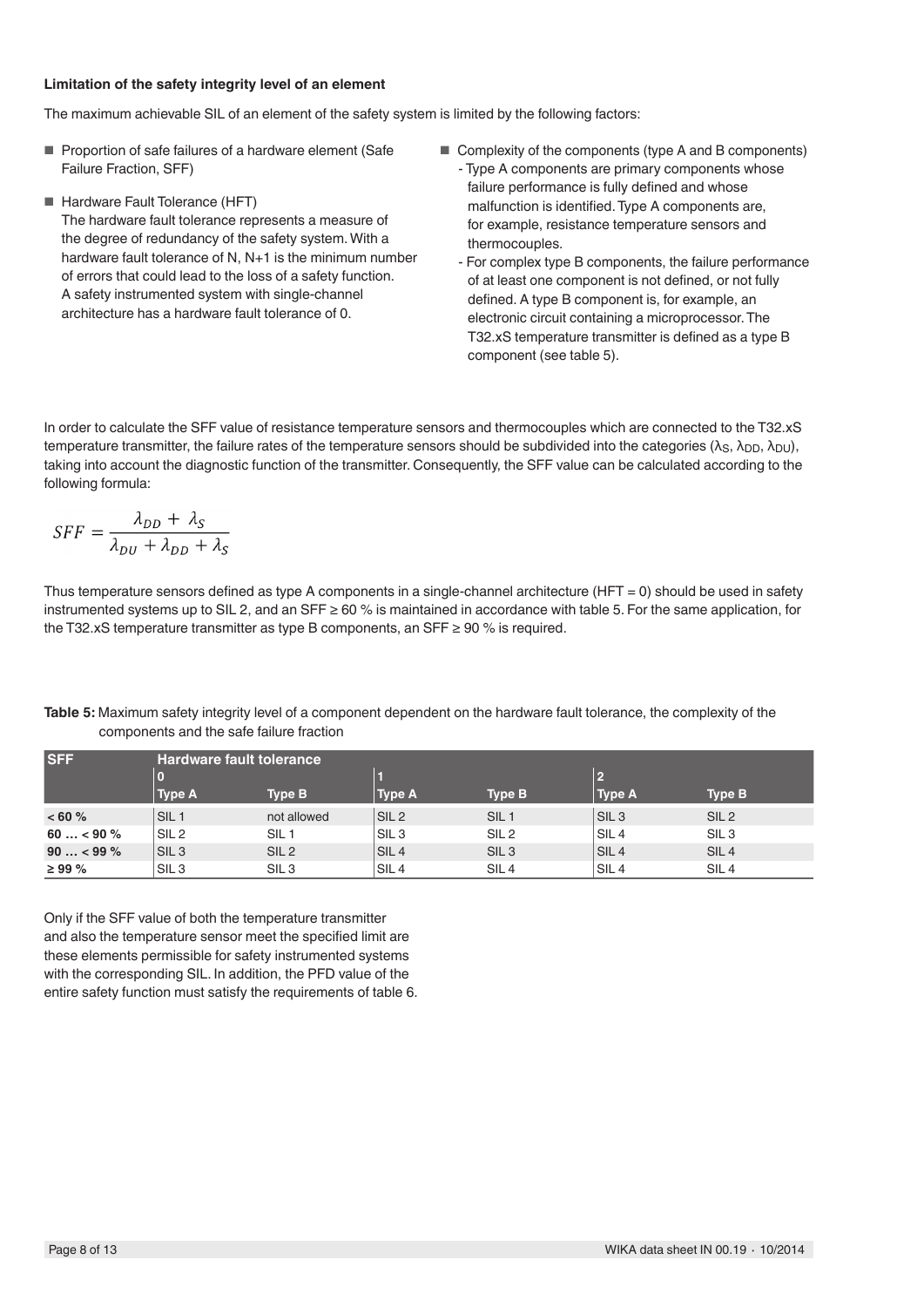#### **Limitation of the SIL of the entire safety system**

The IEC 61508 standard specifies values that limit the safety integrity level of the entire safety system. Depending on how often the safety system is required, two characteristic values are differentiated:

■ **PFH** (probability of dangerous failure per hour

Average frequency of a dangerous failure of the safety function for an operating mode with high or continuous demand rates (high demand). These modes are particularly relevant for machine building.

■ **PFDavg** (probability of failure on demand)

Average probability of dangerous failure on demand of a safety function for an operating mode with low demand rate (low demand).

Tproof indicates the interval of the repeat testing. After this interval, through a suitable test (proof test), the system is brought to an almost "as new" state within the stipulated service life. With this test, dangerous, undetectable faults can also be detected. For an electrical thermometer, it is ensured by regular calibration that the measured value still lies within the required accuracy. With this, an unacceptably high drift is also excluded.

With a proof test interval of one year  $(T_{\text{proof}} = 8,760 \text{ h})$  the following PFDavg values result for a resistance thermometer with 4-wire connection and a model T32.xS temperature transmitter connected:

- Ambient condition: low stress
- Connection between measuring point and transmitter: close coupled
- Failure rate  $λ_{DU} = 16$  FIT 3)

 $PFD_{avg} = 0.5 * \lambda_{DU} * T_{proof}$  $= 0.5 * 16$  FIT  $* 8760$  h = 7.15  $* 10^{-5}$  Thus this combination, with respect to the requirements on the PFD<sub>avg</sub> value, is suitable for safety systems with increased safety integrity level to SIL 2, however, due to the singlechannel structure (see "Limitation of the safety integrity level of an element") and the SFF, it is limited to SIL 2.

The formula described above is derived from IEC 61508. It is assumed that the time period of 8 hours, which is required for the renovation of the system is negligibly small in comparison with the proof test interval of 8,760 h.

The PFD<sub>avg</sub> value conforms almost linearly to the proof test interval, T<sub>proof</sub>. The shorter the proof test interval, the better the PFDavg value achievable. Likewise, the proof test interval can be increased if the PFD<sub>avg</sub> value of the entire system is lower than the permissible limit value. If the proof test interval is shortened to 0.5 years, the PFD<sub>avg</sub> value is halved, and if it is extended to 2 years, it is doubled.

The smaller the PFD<sub>avg</sub> or PFH value, the greater the achievable SIL of the entire system. In table 6 the PFDavg or PFH characteristic values are assigned a safety integrity level.

**Table 6:** Limitation of the SIL of the safety system by PFD<sub>avg</sub> and PFH values

| <b>Safety Integrity</b><br>Level (SIL) | Average probability of a dangerous failure on<br>demand of a safety function (PFDavg) | Average frequency of a dangerous failure<br>per hour (PFH) |
|----------------------------------------|---------------------------------------------------------------------------------------|------------------------------------------------------------|
| $\overline{4}$                         | $\geq 10^{-5}$ to $< 10^{-4}$                                                         | $\geq 10^{-9}$ to $< 10^{-8}$ h <sup>-1</sup>              |
| 3                                      | $\geq 10^{-4}$ to $< 10^{-3}$                                                         | $\geq 10^{-8}$ to $< 10^{-7}$ h <sup>-1</sup>              |
| $\overline{2}$                         | $\geq 10^{-3}$ to $< 10^{-2}$                                                         | $\geq 10^{-7}$ to $< 10^{-6}$ h <sup>-1</sup>              |
|                                        | $\geq 10^{-2}$ to $< 10^{-1}$                                                         | $\geq 10^{-6}$ to $< 10^{-5}$ h <sup>-1</sup>              |

3) see page 12 "Literature and sources" and page 18-20 in the safety manual "Information on functional safety for temperature transmitter model T32.xS"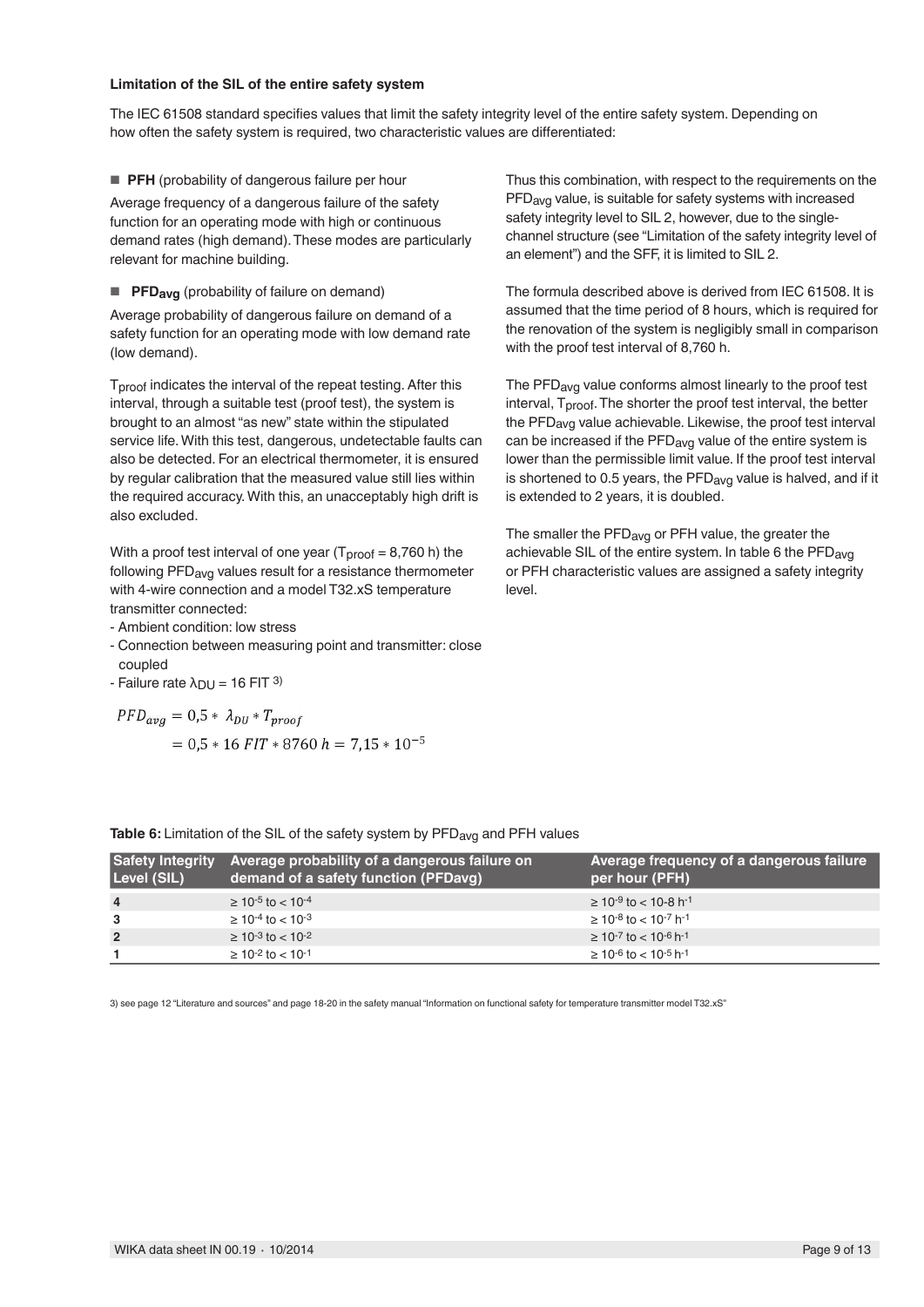For the operator of the system, it is always the PFD<sub>avg</sub> value of the entire safety system and not the value of a single element that is relevant. For evaluation, the following distribution of the PFD<sub>avg</sub> values for the safety system has been established as a guideline:

### **Distribution of sensor, controller, actuator in the total PFD value of the SIS**



A different distribution of the components can be specified by the plant operator.

If the sensor uses less than 35 % of the maximum allowable PFDavg value of the safety system, such as for an electrical thermometer with a model T32.xS temperature transmitter, then the operator can use a controller and an actuator with correspondingly poorer PFD<sub>avg</sub> values.

#### **Structural limitations**

Structural characteristics of the safety instrumented system may limit the maximum achievable SIL. In a single-channel architecture, the maximum SIL is determined by the weakest link. In the safety system illustrated, the "sensor" and "logic" subsystems are suitable for SIL 2, while the "actuator" subsystem is only suitable for SIL 1. The entire safety system can therefore only achieve a maximum of SIL 1.

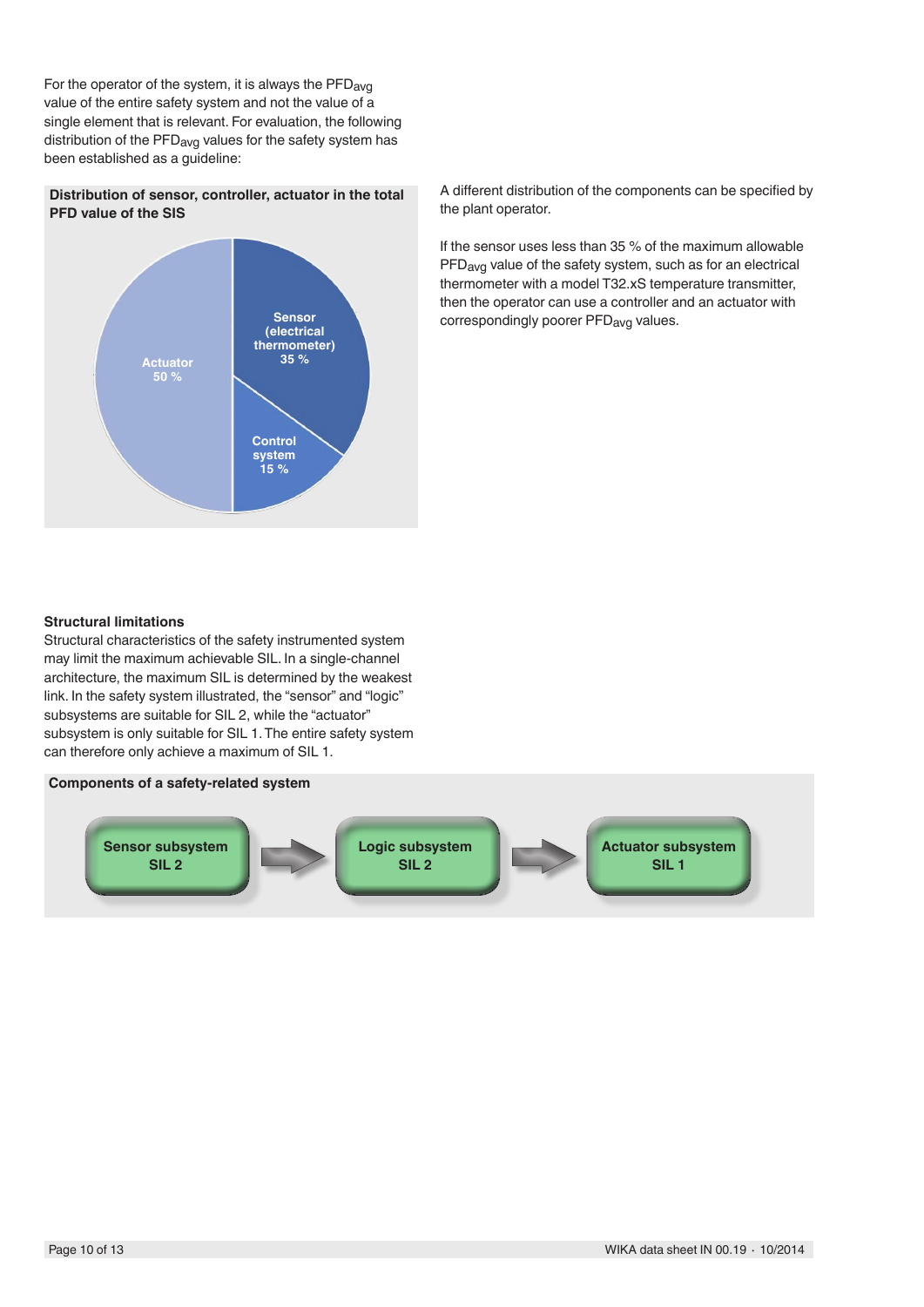### **Redundant systems**

If two electrical thermometers with model T32.xS temperature transmitter are assembled in parallel, common cause failures must be considered. Common cause failures can occur, for example, when environmental conditions or EMC interferences influence several channels simultaneously. These faults affect all channels of a redundant system at the same time.

#### **Reliability block diagram: electrical thermometer in redundant configuration**



The electrical thermometers from the previous figure represent, in this case, a two-channel architecture (1oo2) system. Such a structure is referred to as MooN system. A MooN system (M out of N) consists of N independent channels, of which M channels must function safely in order that the entire system can perform the safety function.

The occurrence of common cause failures is less likely if the two electrical thermometers with temperature transmitters used are as diverse as possible with respect to construction, measuring principle and software. Thus, for example, a resistance thermometer can be used for one channel and a thermocouple may be used for the other channel. For measuring, one thermowell can be used for the resistance thermometer and another for the thermocouple, or a single thermowell can be used for both. When using a single thermowell, the common cause failures are correspondingly more likely. A higher diversity is additionally achieved when the temperature transmitters used are from different manufacturers and differ in their construction as well as their software.

In particular, the WIKA model T32.xS temperature transmitter has the advantage that it can be used in homogeneous redundant systems up to SIL 3. This means that an electrical thermometer with a model T32.xS temperature transmitter is connected in parallel with a second thermometer with a structurally identical transmitter. In a single-channel architecture, the transmitter is suitable up to SIL 2. Due to the complete development and certification of the model T32.xS temperature transmitter to all elements of the IEC 61508 standard (Full-Assessment Development), the transmitter is also suitable in a homogeneous redundant assembly for SIL 3 applications. Even during the development, the measures for fault avoidance in the software have been designed for use in SIL 3 applications. Thus, the model T32.xS temperature transmitter differs from operationally proven instruments that are only suitable for SIL applications on the basis of earlier use.

Operationally proven field instruments in a two-channel architecture achieve, as a maximum, the SIL of the individual instrument. Unlike the model T32.xS temperature transmitter, systematic faults in these instruments are not prevented or reduced in the first place, e.g. during the development of the instrument.

To account for the effect of common cause failure, a "β factor" is needed to calculate the PFD value of redundant systems. The β factor refers to the proportion of undetected common cause failures. In accordance with IEC 61508-6 and taking into account that the period of 8 h, which is needed for the renovation of the system, is negligibly small compared to the proof test interval of 8,760 h, the PFD value for a 1oo2 structure is calculated using the following simplified formula:

$$
PFD_{1002} = \frac{\lambda_{DU}^2 * T_{proof}^2}{3} + 0.5 * \lambda_{DU} * T_{proof} * \beta
$$

To determine the β factor, measures must first be defined that reduce the occurrence of common cause failures. Through engineering assessment it must be defined, in cooperation with WIKA, the extent to which each measure reduces the occurrence of common cause failures.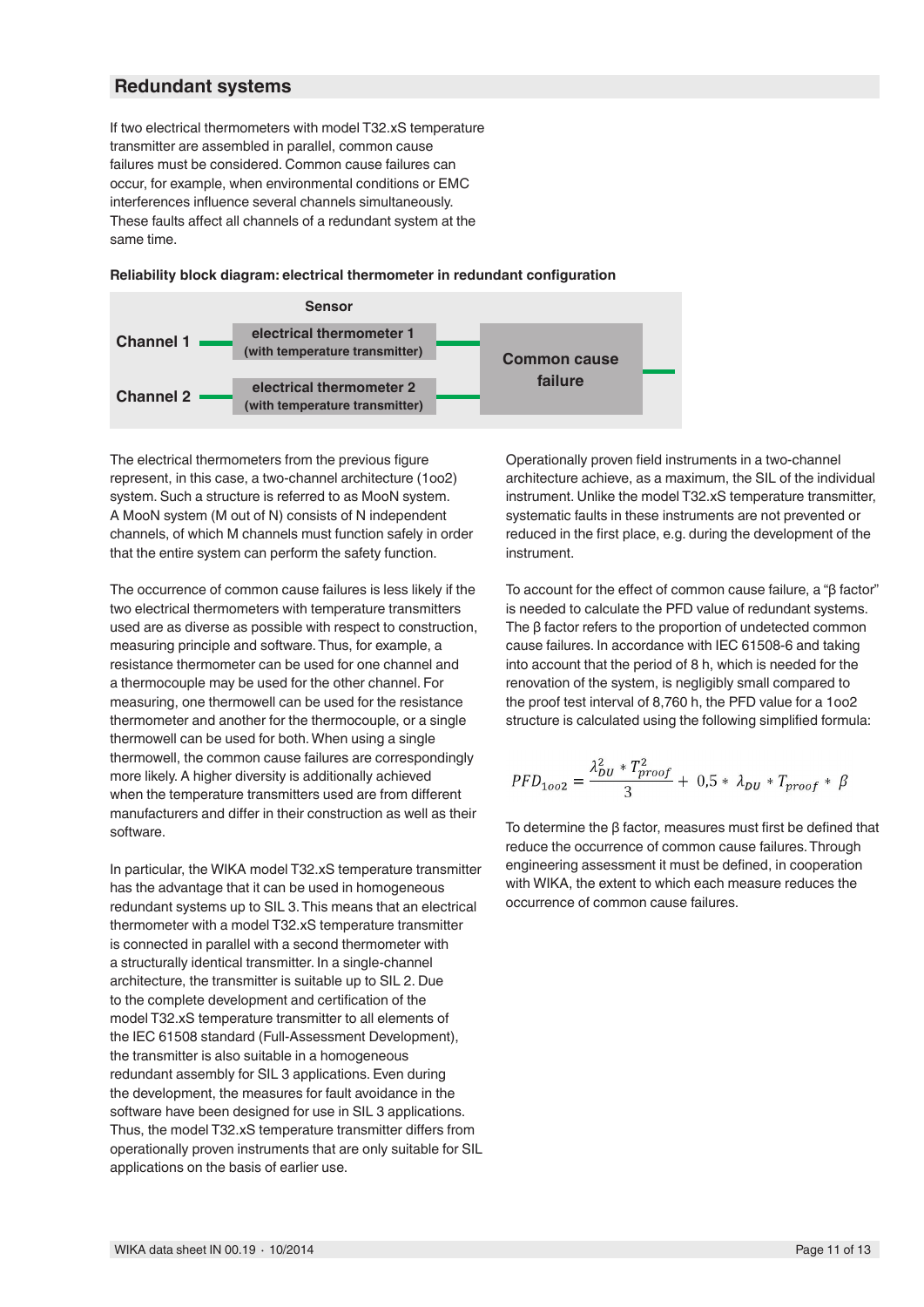## **Summary of recommendations**

For the best possible design of a temperature measuring point for safety-related applications, the requirements in the chapter "Requirements for a safety system" must be followed.

Furthermore, in safety applications, it is recommended that the model T32.xS temperature transmitter (head-mounted or rail-mounted version) is used in conjunction with a resistance thermometer in 4-wire connection or with a thermocouple. Through the extensive diagnostic features of the T32.xS and the benefits of a 4-wire connection, a high safety in the temperature measurement is guaranteed.

To protect the measuring insert from the process medium and to enable a quick and easy calibration of the electrical thermometer, protective thermometer fittings with exchangeable measuring inserts should be used. It is important to pay particular attention to the proper design of the thermowell in accordance with the requirements of the process.

## **Literature and sources**

1.) IEC 61508:2010:

Functional safety of safety-related electrical/electronic/ programmable electronic systems Beuth Verlag GmbH, 10772 Berlin

2.) Exida:

Safety Equipment Reliability Handbook - 3rd Edition, 2012, exida.com L.L.C.

3.) WIKA Alexander Wiegand SE & Co. KG: Safety manual "Information on functional safety for temperature transmitter model T32.xS" (from firmware revision 2.2.3)

## **Abbreviations and definitions**

| <b>Abbreviation</b>      | <b>Definition</b>                                                                                                                                                                                             |
|--------------------------|---------------------------------------------------------------------------------------------------------------------------------------------------------------------------------------------------------------|
| <b>Close</b><br>coupled  | The temperature transmitter is located<br>in the connection head of the electrical<br>thermometer (head-mounted).                                                                                             |
| DC                       | Diagnostic coverage                                                                                                                                                                                           |
| <b>Extension</b><br>wire | The temperature transmitter is located<br>outside of the connection head of the<br>electrical thermometer, and is located,<br>for example, in a cabinet distant from the<br>measuring point (remote-mounted). |
| FIT                      | Failures in time                                                                                                                                                                                              |
| <b>HFT</b>               | <b>Hardware Fault Tolerance</b>                                                                                                                                                                               |
| <b>High Stress</b>       | Applications with vibration ( $\geq 67$ % of<br>the maximum vibration resistance of the<br>electrical thermometer)                                                                                            |
| Low stress               | Low vibration ( $<$ 67 % of the maximum<br>vibration resistance of the electrical<br>thermometer)                                                                                                             |
| PFDavg                   | Average probability of a dangerous failure<br>on demand of the safety function                                                                                                                                |
| <b>PFH</b>               | Average frequency of a dangerous failure of<br>the safety function                                                                                                                                            |
| <b>RTD</b>               | "Resistance temperature detector";<br>resistance thermometer                                                                                                                                                  |
| <b>SFF</b>               | Safe Failure Fraction of a hardware element                                                                                                                                                                   |
| <b>SIS</b>               | <b>Safety Instrumented System</b>                                                                                                                                                                             |
| <b>TC</b>                | Thermocouple                                                                                                                                                                                                  |
| TR                       | "Temperature Resistance"; resistance<br>thermometer                                                                                                                                                           |